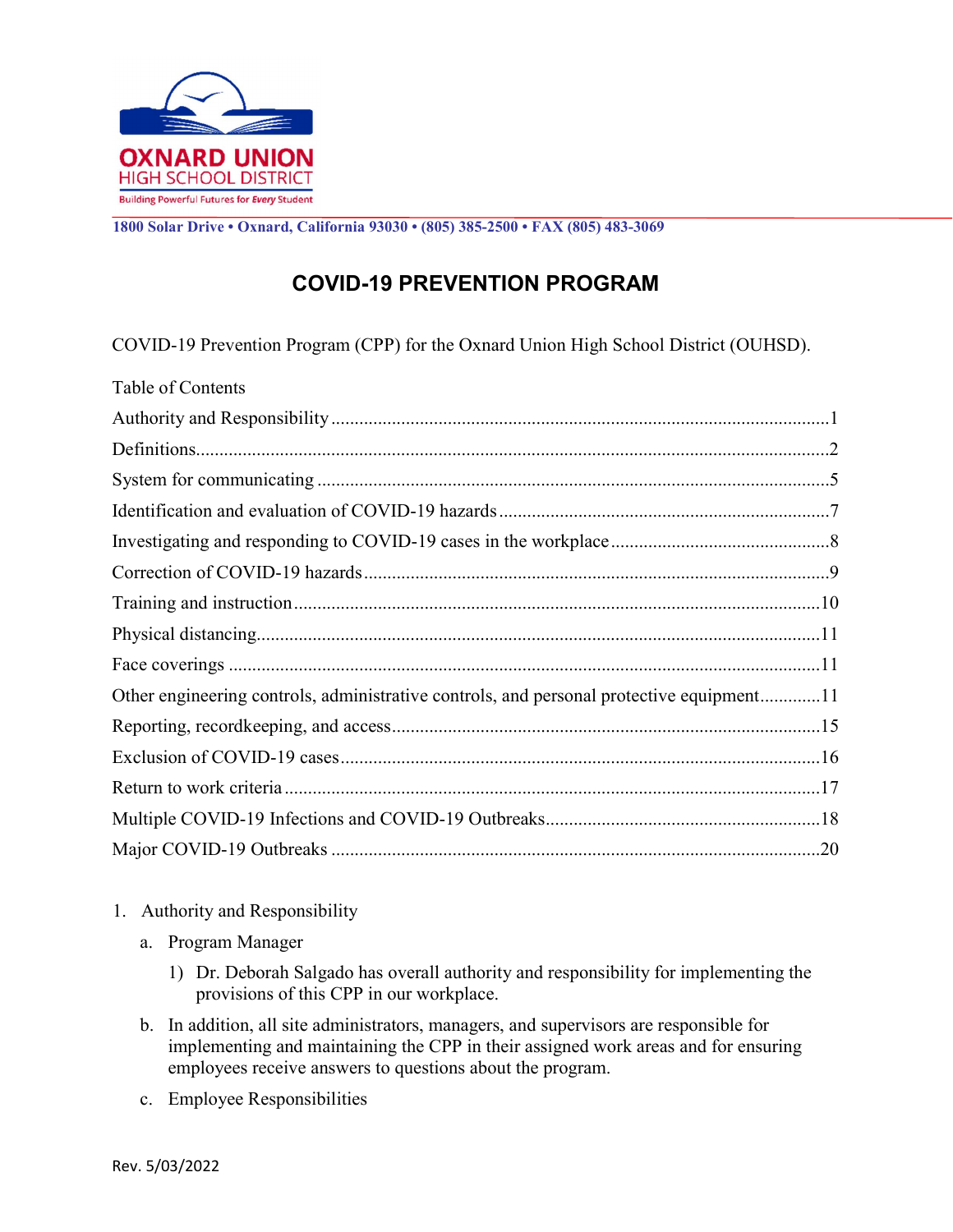- 1) All employees are responsible for using safe work practices, following all directives, policies and procedures, and assisting in maintaining a safe work environment.
- 2) Employees must immediately report any symptoms of COVID-19 they experience whether the symptoms developed while at work or elsewhere. Employees must also promptly disclose positive COVID-19 tests.
- 3) An employee must stay home if they are sick, follow public health agency guidelines, and contact their supervisor or manager for further instructions.
- 4) Employees must cooperate with any investigation related to the onset of illness, date of symptoms, others with whom the employee had close contact, and coronavirus testing among other topics.
- 2. Definitions
	- a. Close contact: sharing the same indoor space with a COVID-19 case for a cumulative total of 15 minutes or greater in any 24-hour period within or overlapping with the "infectious period" as defined.
		- 1) This definition applies regardless of the use of face coverings.
		- 2) Exception: Employees have not had a close contact if they wore a respirator required by the Local Educational Agency (LEA) and used in compliance with manufacturer's instructions, whenever they were within six feet of the COVID-19 case during the infectious period.
	- b. COVID-19 Case: an employee, student, or other person who:
		- 1) Has a positive "COVID-19 test," OR
		- 2) Has a positive COVID-19 diagnosis from a licensed health care provider, OR
		- 3) Is subject to COVID-19-related order to isolate issued by a local or state health official, OR
		- 4) Has died due to COVID-19, in the determination of a Ventura County Public Health Department or is included in the COVID-19 statistics of Ventura County.
	- c. COVID-19 Test: a test for SARS-CoV-2 that is:
		- 1) Cleared, approved, or authorized, including in an Emergency Use Authorization (EUA), by the United States Food and Drug Administration (FDA) to detect current infection with the SARS-CoV-2 virus (e.g., a viral test);
		- 2) Administered in accordance with the authorized instructions; and
		- 3) To meet the return to work criteria of Section 15, a COVID-19 test may be both selfadministered and self-read only if another means of independent verification of the results can be provided.
			- a) Examples of tests that satisfy this requirement include:
				- tests with specimens that are processed by a laboratory (including home or onsite collected specimens which are processed either individually or as pooled specimens),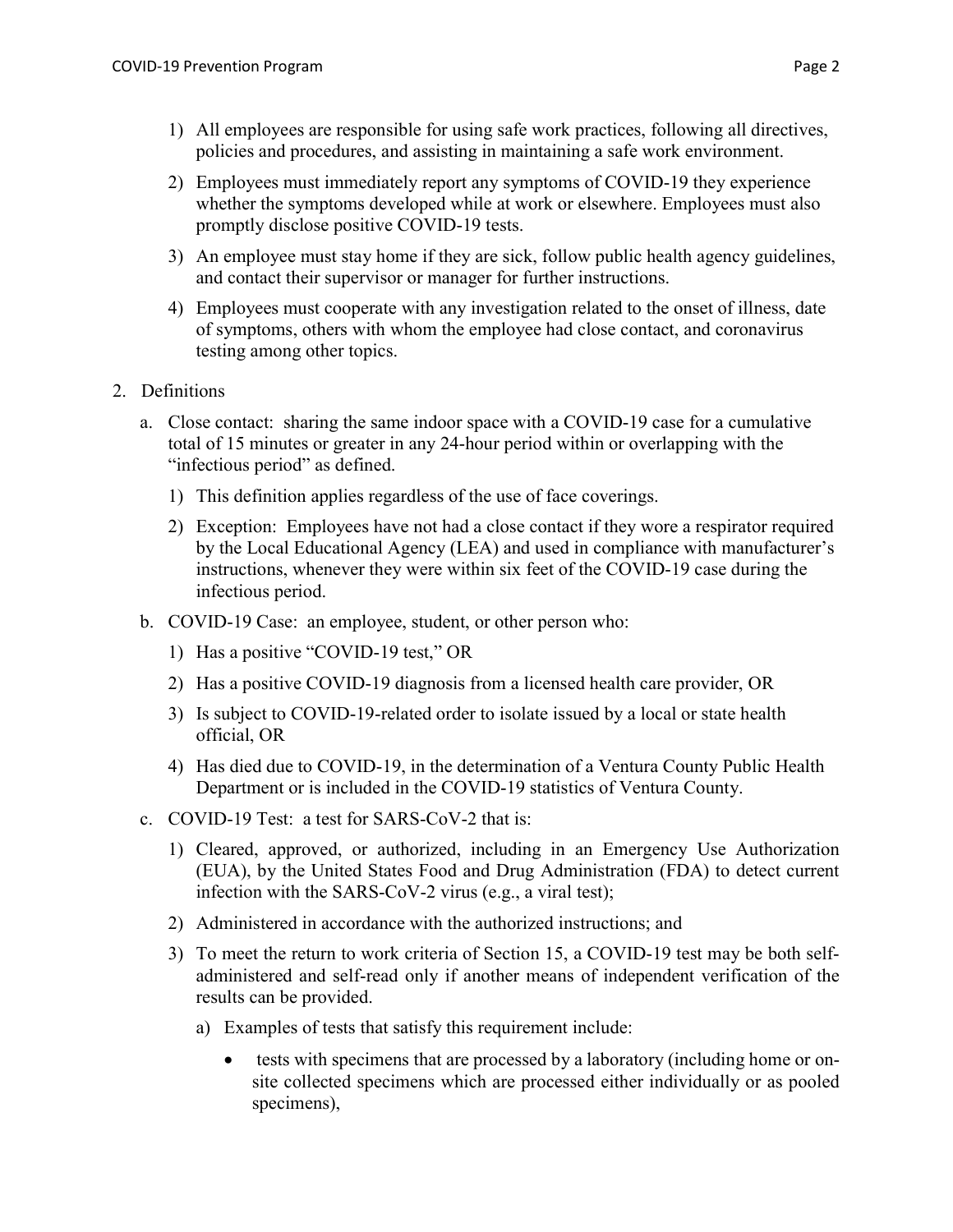- Observed by the LEA or an authorized telehealth proctor.
- A time-stamped photograph of the results is provided to the LEA.
- d. Exposed Group: all employees at a work location, working area, or a common area at work, where an employee COVID-19 case was present at any time during the infectious period. A common area at work includes bathrooms, walkways, hallways, aisles, break or eating areas, and waiting areas.
	- 1) The following exceptions apply:
		- a) For the purpose of determining the exposed group, a place where persons momentarily pass through while everyone is wearing face coverings, without congregating, is not a work location, working area, or a common area at work.
		- b) If the COVID-19 case was part of a distinct group of employees who are not present at the worksite at the same time as other employees, for instance a work crew or shift that does not overlap with another work crew or shift, only employees within that distinct group are part of the exposed group.
		- c) If the COVID-19 case visited a work location, working area, or a common area at work for less than 15 minutes during the infectious period, and the COVID-19 case was wearing a face covering during the entire visit, other people at the work location, working area, or common area are not part of the exposed group.
	- 2) An exposed group may include the employees of more than one employer
- e. Face Covering
	- 1) A surgical mask, a medical procedure mask, a KN95 mask, a respirator worn voluntarily, or a tightly woven fabric or non-woven material of at least two layers that completely covers the nose and mouth and is secured to the head with ties, ear loops, or elastic bands that go behind the head.
		- a) Face covering fabrics do not let light pass through when held up to a light source.
		- b) If gaiters are worn, they shall have two layers of fabric or be folded to make two layers.
		- c) A face covering is a solid piece of material without slits, visible holes, or punctures, and must fit snugly over the nose, mouth, and chin with no large gaps on the outside of the face.
		- d) A face covering does not include a scarf, ski mask, balaclava, bandana, turtleneck, collar, or single layer of fabric.
	- 2) This definition includes clear face coverings or cloth face coverings with a clear plastic panel that, otherwise meet this definition and which may be used to facilitate communication with people who are deaf or hard-of-hearing or others who need to see a speaker's mouth or facial expressions to understand speech or sign language respectively.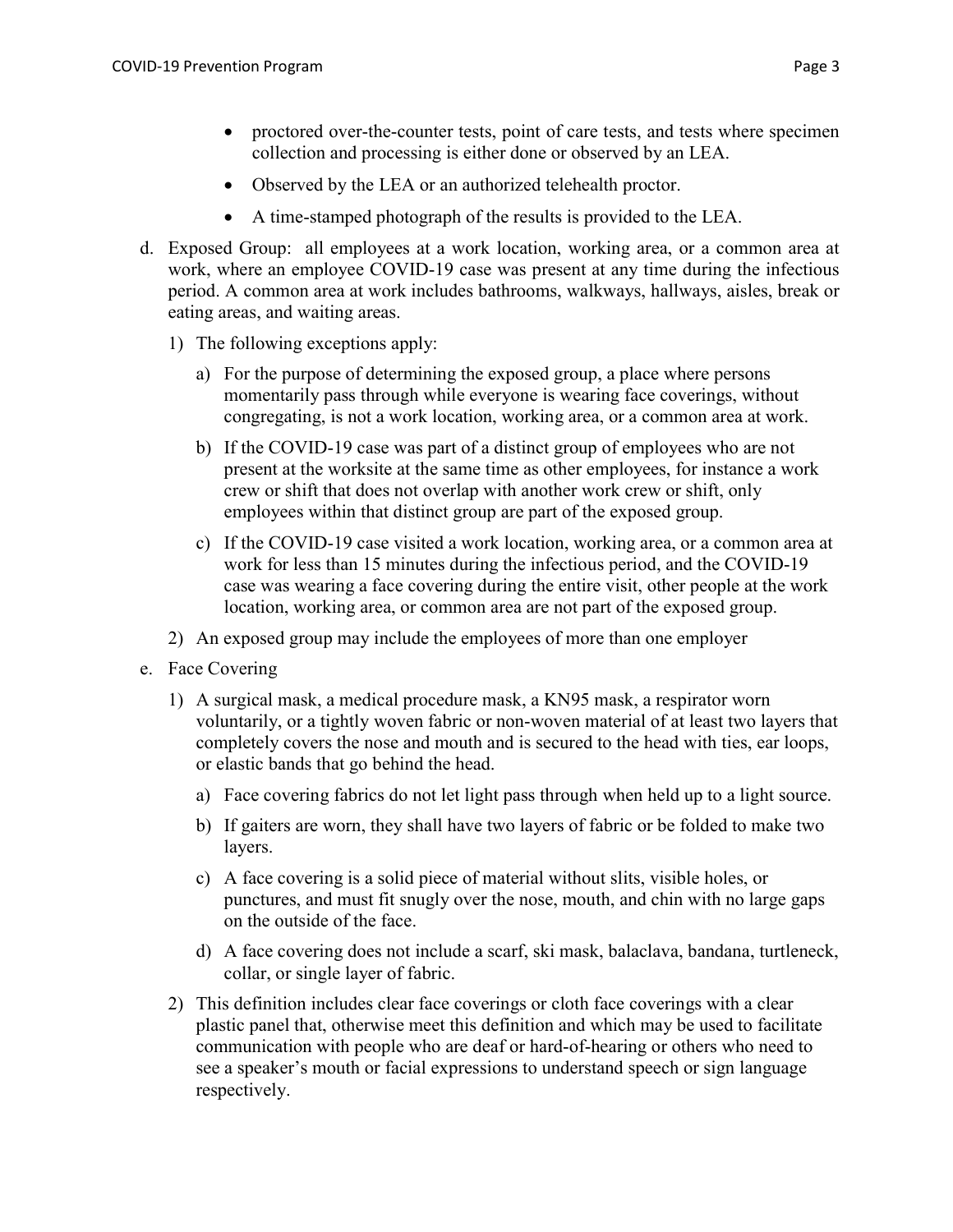- f. Infectious Period:
	- 1) For COVID-19 cases who develop COVID-19 symptoms: from two days before they first develop symptoms until 10 days after symptoms first appeared, and 24 hours have passed with no fever, without the use of fever-reducing medications, and symptoms have improved; or
	- 2) For persons who test positive who never develop COVID-19 symptoms: from two days before until ten days after the specimen for their first positive test for COVID-19 was collected.
- g. Local Educational Agency (LEA): the employer school district, County Office of Education, or charter school.
- h. Outbreak:
	- 1) When there are three or more COVID-19 cases in any workplace within a 14-day period, or
	- 2) A place of employment that has been identified by Ventura County Public Health Department as the location of a COVID-19 outbreak.
	- 3) An outbreak ends when there are no new COVID-19 cases detected in a workplace for a 14-day period.
	- 4) For workers' compensation purposes:
		- a) the LEA has 100 employees or fewer at a specific place of employment, 4 employees test positive for COVID-19;
		- b) If the LEA has more than 100 employees at a specific place of employment, 4 percent of the number of employees who reported to the specific place of employment, test positive for COVID-19; or
		- c) A specific place of employment is ordered to close by Ventura County Public Health Department (VCPH), the California Department of Public Health (CDPH), the Division of Occupational Safety and Health (Cal/OSHA), or a school superintendent/charter school administrator due to a risk of infection with COVID-19.
- i. Major Outbreak: when there are 20 or more COVID-19 cases in any workplace within a 30-day period.
	- 1) A major outbreak ends when there are no new COVID-19 cases detected in a workplace for a 14-day period.
- j. Protective wear includes face coverings and equipment typically considered personal protective equipment.
- k. Respirator: a respiratory protection device approved by the National Institute for Occupational Safety and Health (NIOSH) to protect the wearer from particulate matter, such as an N95 filtering facepiece mask.
	- 1) Note: KN95 filtering facepiece masks are not NIOSH-approved and therefore not suitable for employee use as respiratory protection.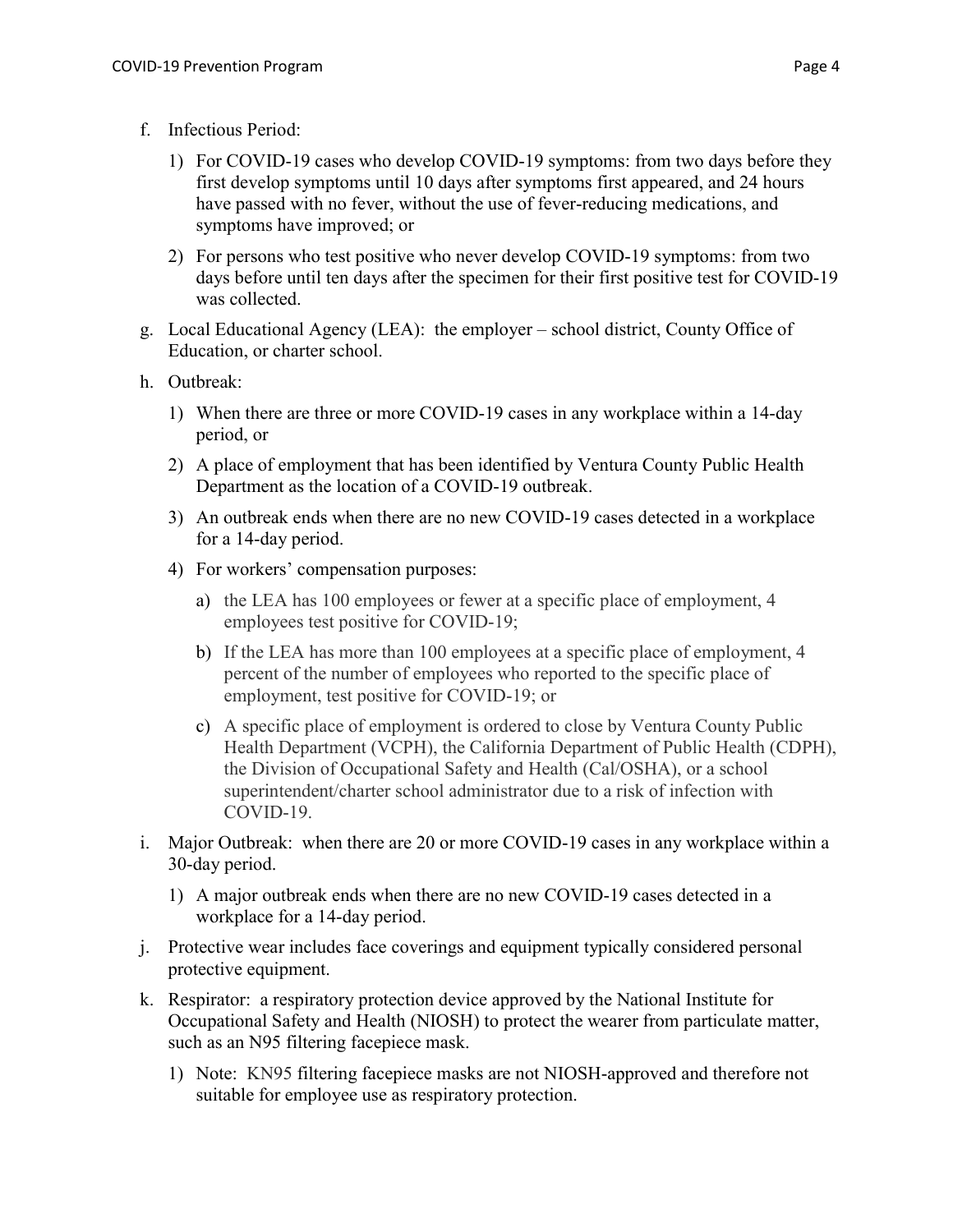- l. Returned case means a COVID-19 case who returned to work pursuant to subsection after exclusion from work and did not develop any COVID-19 symptoms after returning.
	- 1) A person shall only be considered a returned case for 90 days after the initial onset of COVID-19 symptoms or, if the person never developed COVID-19 symptoms, for 90 days after the first positive test.
	- 2) If a period of other than 90 days is required by a CDPH regulation or order, that period shall apply.
- m. Worksite
	- 1) Any work location, working area, or common area at work used or accessed by a COVID-19 case during the infectious period, including restrooms, walkways, hallways, aisles, break or eating areas, and waiting areas.
	- 2) the building, store, facility, agricultural field, or other location where a worker worked during the infectious period.
		- a) It does not apply to buildings, floors, or other locations of the LEA that a COVID-19 case did not enter.
		- b) It does not apply to locations where the employee worked by themselves without exposure to other employees, or to a worker's personal residence or alternative work location chosen by the worker when working remotely.
	- 3) Examples: Schools, school buildings, offices, office buildings, maintenance and operations facilities, transportation facilities, and other local educational agency facilities
- 3. System for Communicating
	- a. OUHSD will ask employees to report the following to their supervisor or the Contact Tracer:
		- 1) COVID-19 symptoms,
		- 2) Possible close contact, and
		- 3) Possible COVID-19 hazards at the LEA or school sites.
		- 4) LEA will not discriminate or retaliate for reporting symptoms, exposure, or hazards.
	- b. Provide information regarding procedures or policies for accommodating employees with medical or other conditions that put them at increased risk of severe COVID-19 illness.
	- c. Provide information to ensure access to COVID-19 testing.
		- 1) Testing as required by state law, regulation, or state or local public health order, the LEA school shall inform affected employees of the reason for the COVID-19 testing and the possible consequences of a positive test.
	- d. Communicate information about COVID-19 hazards and the LEA's COVID-19 policies and procedures to employees and to other employers, persons, and entities within or in contact with the LEA's worksite.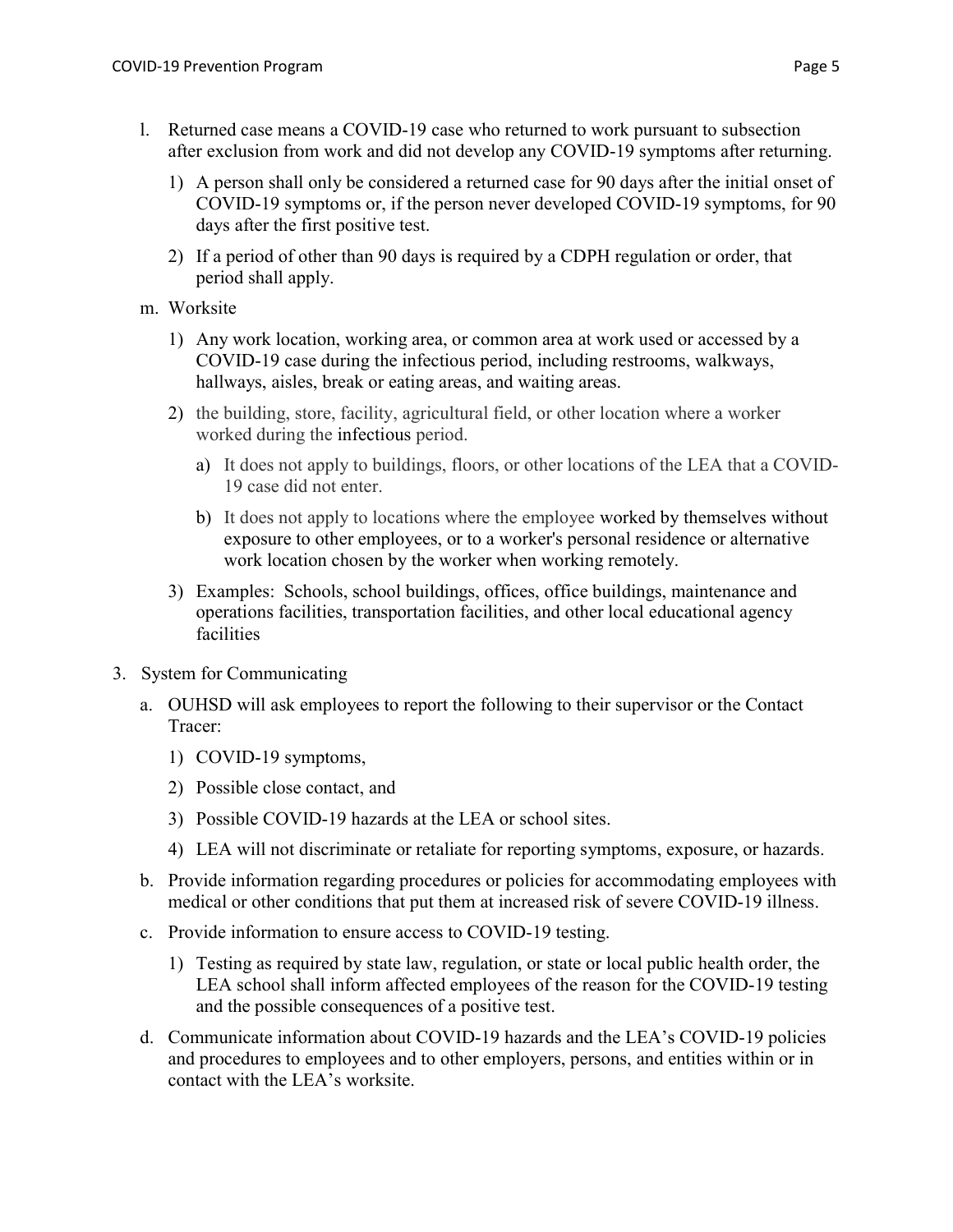- 1) Give notice of the potential close contact, within one business day, in a way that does not reveal any personal identifying information of the COVID-19 case, to the following:
	- a) All employees who may have had close contact and their authorized representatives.
	- b) Independent contractors and other employers present at the worksite during the infectious period.
- 2) OUHSD will provide a written notice to all employees, and the employers of subcontracted employees, who were on the premises at the same worksite as the COVID-19 case within the infectious period that they may have been exposed to COVID-19, in a manner the LEA normally uses to communicate employment-related information.
	- a) Within one (1) business day,
	- b) In the manner the LEA normally uses to communicate employment-related information
- 3) Provide a written notice to the authorized representative, if any, of employees who have received notification.
- 4) Notification must include information regarding COVID-19-related benefits to which the employee may be entitled under applicable federal, state, or local laws.
	- a) FMLA/CFRA (Family Medical Leave Act/California Family Rights Act Leave)
	- b) Available Sick Leave/ Paid Time Off (PTO).
	- c) Negotiated leave provisions.
	- d) Workers Compensation.
- 5) Notification must include information on the cleaning and safety plan that the LEA plans to implement and complete per the guidelines of the federal Centers for Disease Control.
- 6) Confidentiality
	- a) Personal identifying information of COVID-19 cases or persons with COVID-19 symptoms shall be kept confidential. All COVID-19 testing or related medical services provided by the OUHSD be provided in a manner that ensures the confidentiality of employees.
		- Exception: Unredacted information on COVID-19 cases shall be provided to the VCPH, CDPH, Cal/OSHA, the National Institute for Occupational Safety and Health (NIOSH), or as otherwise required by law immediately upon request.
	- b) Ensure that all employee COVID-19 medical records are kept confidential and are not disclosed or reported without the employee's express written consent to any person within or outside the workplace.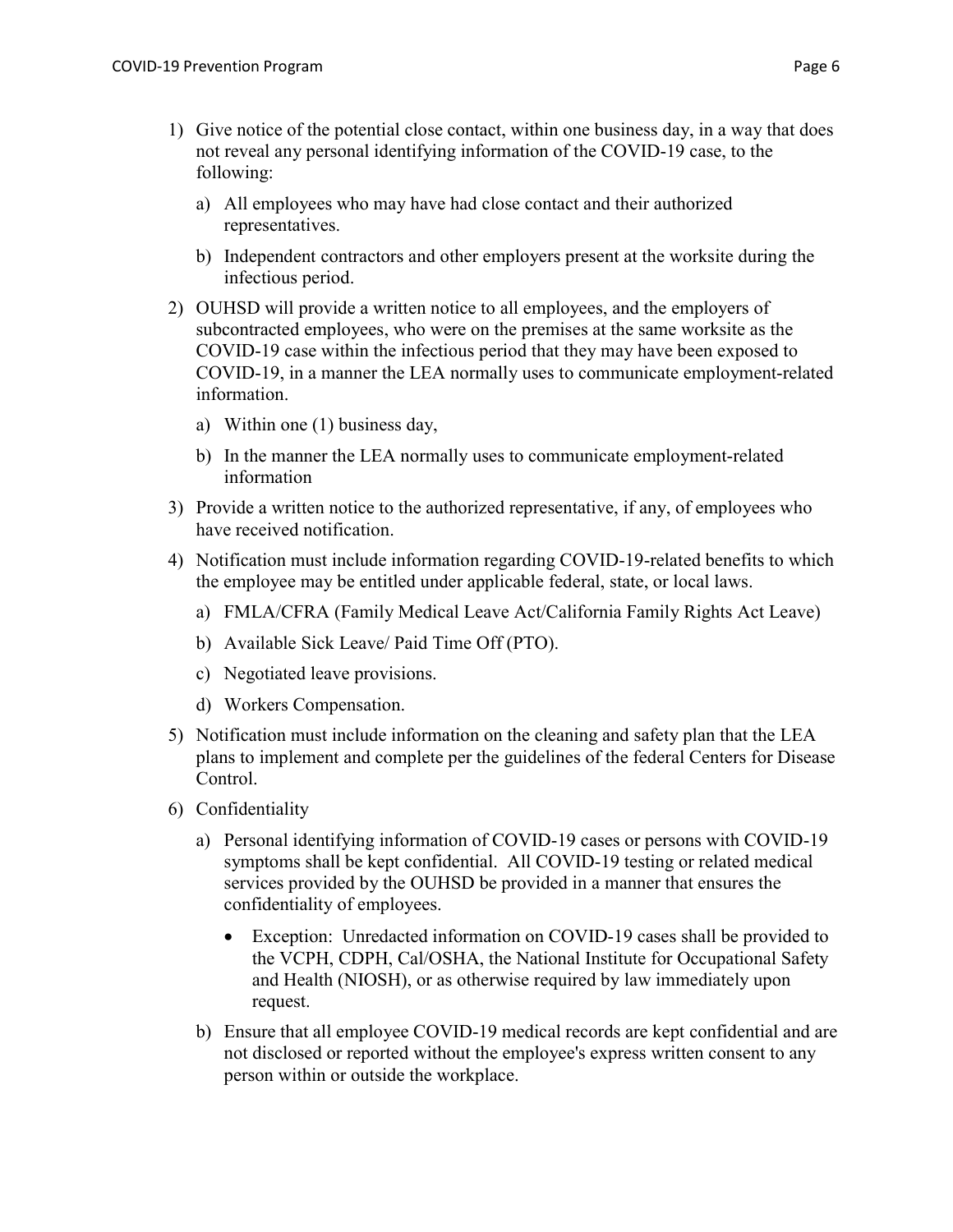- EXCEPTION 1: Unredacted medical records shall be provided to the VCPH, CDPH, Cal/OSHA, NIOSH, or as otherwise required by law immediately upon request.
- EXCEPTION 2: This provision does not apply to records that do not contain individually identifiable medical information or from which individually identifiable medical information has been removed.
- e. If a staff member has had close contact, they should:
	- 1) Call in sick, notifying their supervisor/Human Resources.
	- 2) Self-quarantine at home as outlined in sections 14 and 15 of this Program, unless one of the exemptions applies.
	- 3) Discuss with supervisor or Human Resources / Personnel possible exposure to coworkers.
- f. When a staff member develops COVID-19 symptoms at school or the office:
	- 1) Staff member should be sent home immediately.
	- 2) Self-isolate at home as outlined in sections 14 and 15 of this Program, unless the exemption applies.
- g. Employees that return to work following an illness promptly report any recurrence of symptoms.
- 4. Identification and evaluation of COVID-19 hazards
	- a. OUHSD takes seriously its obligation to locate, identify and correct potential COVID-19 hazards in the workplace. The following will be implemented:
		- 1) Review applicable orders and general and industry-specific guidance from the State of California, Cal/OSHA, and VCPH related to COVID-19 hazards and prevention.
		- 2) Conduct workplace-specific evaluations using the Identification of COVID-19 Hazards forms.
			- a) Evaluations will be repeated if a COVID-19 outbreak or major COVID-19 outbreak occur.
		- 3) Evaluate existing COVID-19 prevention controls in our workplace and the need for different or additional controls as outlined in section 12.
		- 4) Evaluate employees' potential workplace exposures to all persons at, or who may enter, our workplace.
		- 5) For indoor locations, evaluate how to maximize the quantity ventilation with outdoor air the highest level of filtration efficiency compatible with the existing ventilation system.
		- 6) Conduct periodic inspections using the COVID-19 Inspections form.
			- a) Inspections will be:
				- Quarterly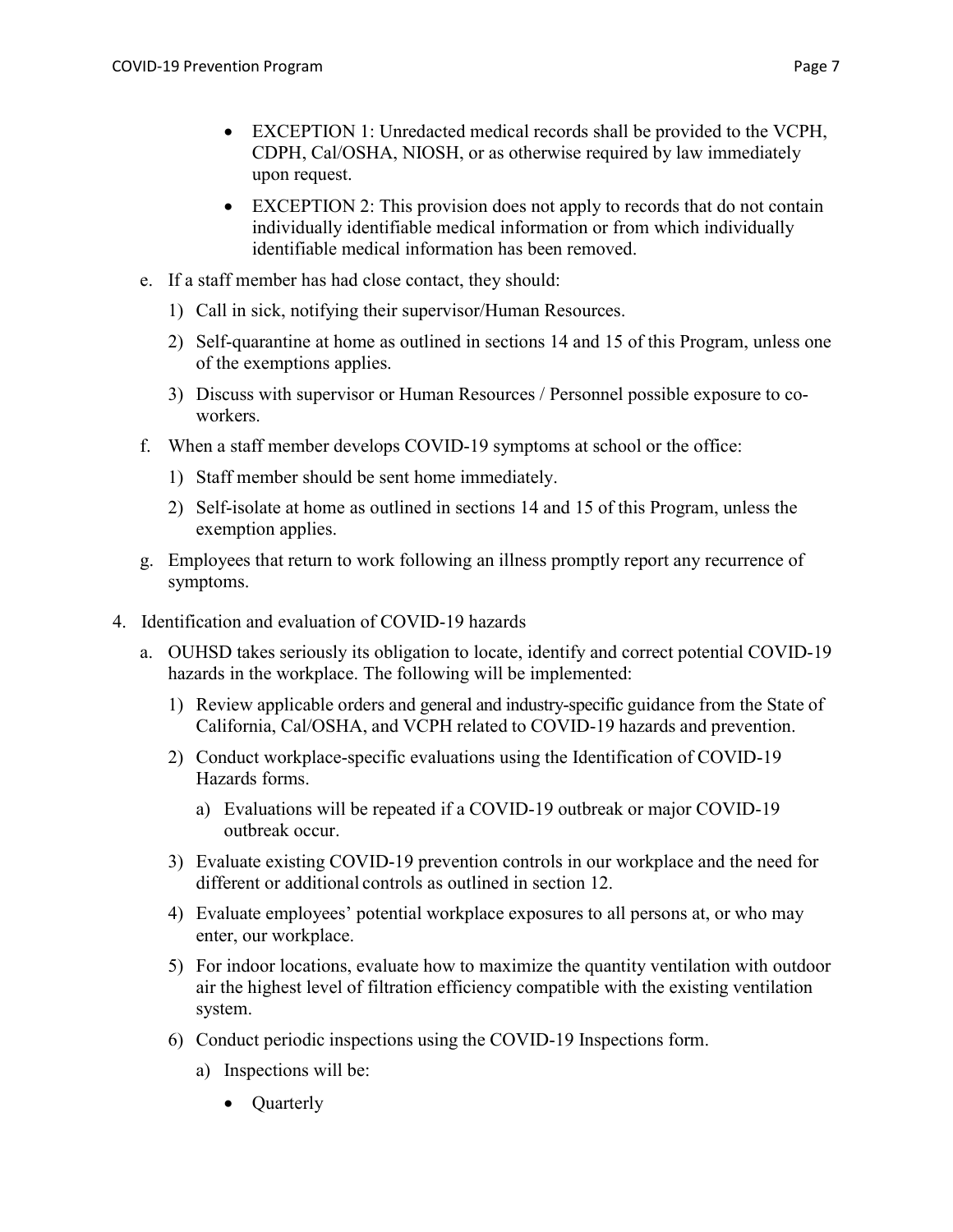- b. Employee Participation
	- 1) Employees and their authorized employees' representatives are encouraged to participate in the identification and evaluation of COVID-19 hazards by:
		- a) Making recommendations for improvement for evaluation and control of COVID-19 hazards.
			- Employees may use their name or remain anonymous.
- c. Employee screening
	- 1) OUHSD screens our employees by:
		- a) Self screening of employees monitoring their own symptoms.
- 5. Investigating and responding to COVID-19 cases in the workplace
	- a. The following procedures shall be taken in advance of a report of a COVID-19 case and after their report to help identify employees who may have had close contact:
	- b. Investigating COVID-19 Cases
		- 1) When a report is made of a positive test of symptoms identified by a health care professional, the employee with COVID-19 will be excluded from the worksite and interviewed to establish:
			- a) Dates they have been at the work site.
			- b) Dates COVID-19 Case tested positive or first experience symptoms.
			- c) With whom they have been in contact
			- d) What other work sites they may have visited
				- Refer to VCPH Positive Case Line List Form, if being used.
		- 2) Determine who may be considered a close contact by definition:
			- a) Review sign in logs
			- b) Consider COVID-19 Case primary worksite
			- c) Review report for additional locations
	- c. Responding to COVID-19 cases
		- 1) COVID-19 cases and exposed employees and students will be excluded in accordance with sections 14 and 15 of this Program.
		- 2) Notify all staff who have been at the worksite with the COVID-19 case during the infectious period in accordance with Section 5, System for Communicating.
		- 3) Ensure COVID-19 tests are available to employees who were exposed at the worksite
			- a) Exposed employees
				- May utilize home tests provided at the worksite, as available.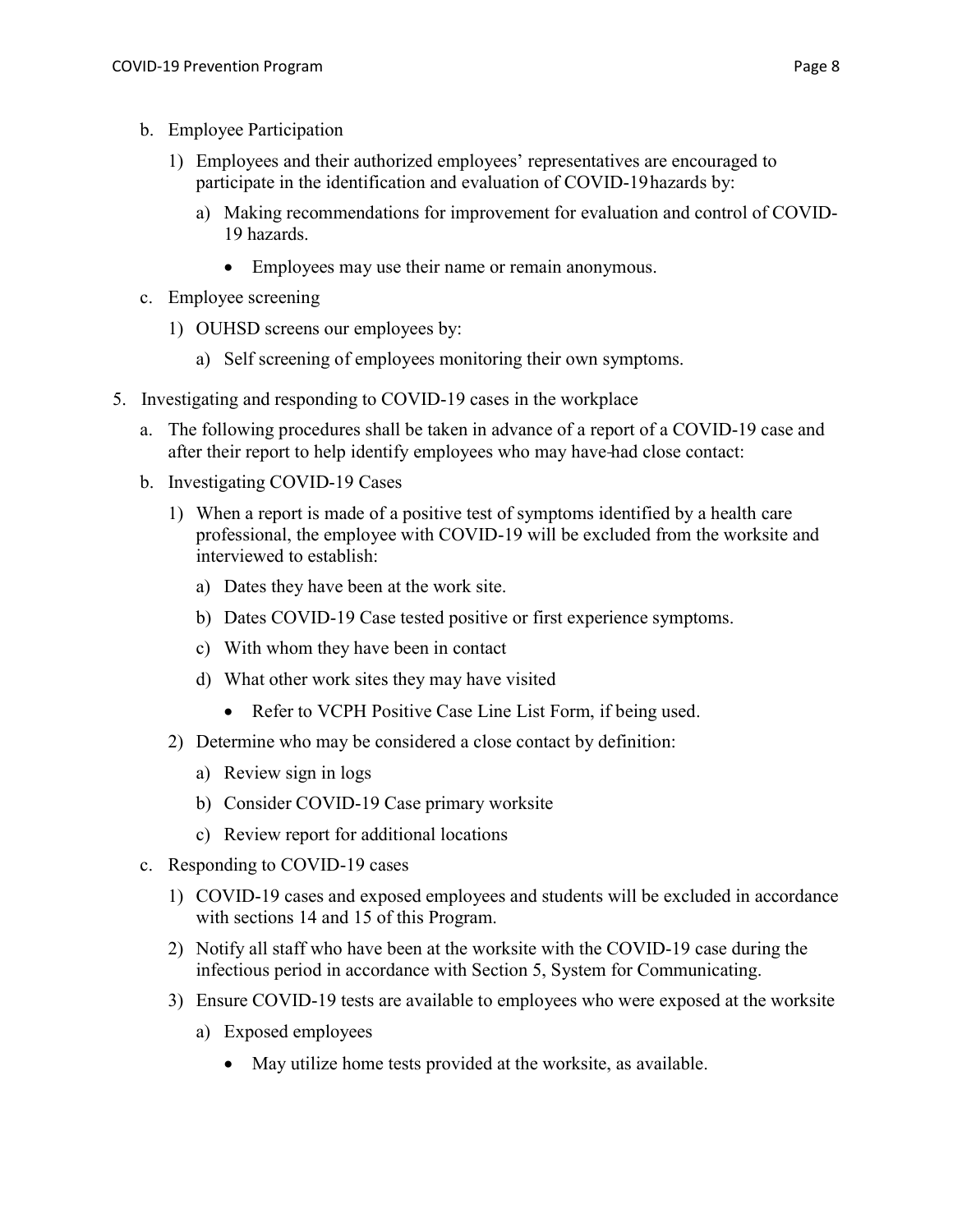- Testing provided at no cost to the employees
- all information received in connection with testing and reporting shall be kept confidential except for reports to VCPH as required.
- b) Other employees will be directed to VCPH testing sites.
- c) Exception: Returned cases are not required to test.
- 4) Investigate whether any workplace conditions could have contributed to the risk of close contact and what could be done to reduce exposure to COVID-19 hazards in accordance with Section 6 of this program.
- 5) Hazard correction will occur in accordance with Section 8 of this program and paragraph 16.e.3), if applicable.
- 6) Clean and disinfect all areas the COVID-19 case has been to help prevent the spread of the virus in accordance with paragraph 12.b.6) of this program.
- 7) Notification to VCPH will be sent according to paragraph 13.a.1) of this program and paragraph 16.f., if applicable.
- 8) Notification to Cal/OSHA will be sent according to paragraph 13.a.2) of this program, if applicable.
- 9) All employee COVID-19 cases will be reported to the workers' compensation claims administrator.
	- a) Use the COVID-19 Positive Test Report from the workers' compensation claims administrator.
- 6. Correction of COVID-19 hazards
	- a. Unsafe or unhealthy work conditions, practices or procedures shall be corrected in a timely manner based on the severity of the hazards.
	- b. Hazards shall be corrected according to the following procedures:
		- 1) When observed or discovered; and
		- 2) Corrected in a timely manner based on the severity of the hazards.
	- c. Hazard correction is implemented through:
		- 1) Maintenance work orders.
		- 2) Purchasing of necessary cleaning and sanitizing supplies, restroom supplies, hand sanitizer, and/or sanitizing wipes.
		- 3) Training and instruction.
		- 4) Direct, verbal or written communication with employees and when necessary.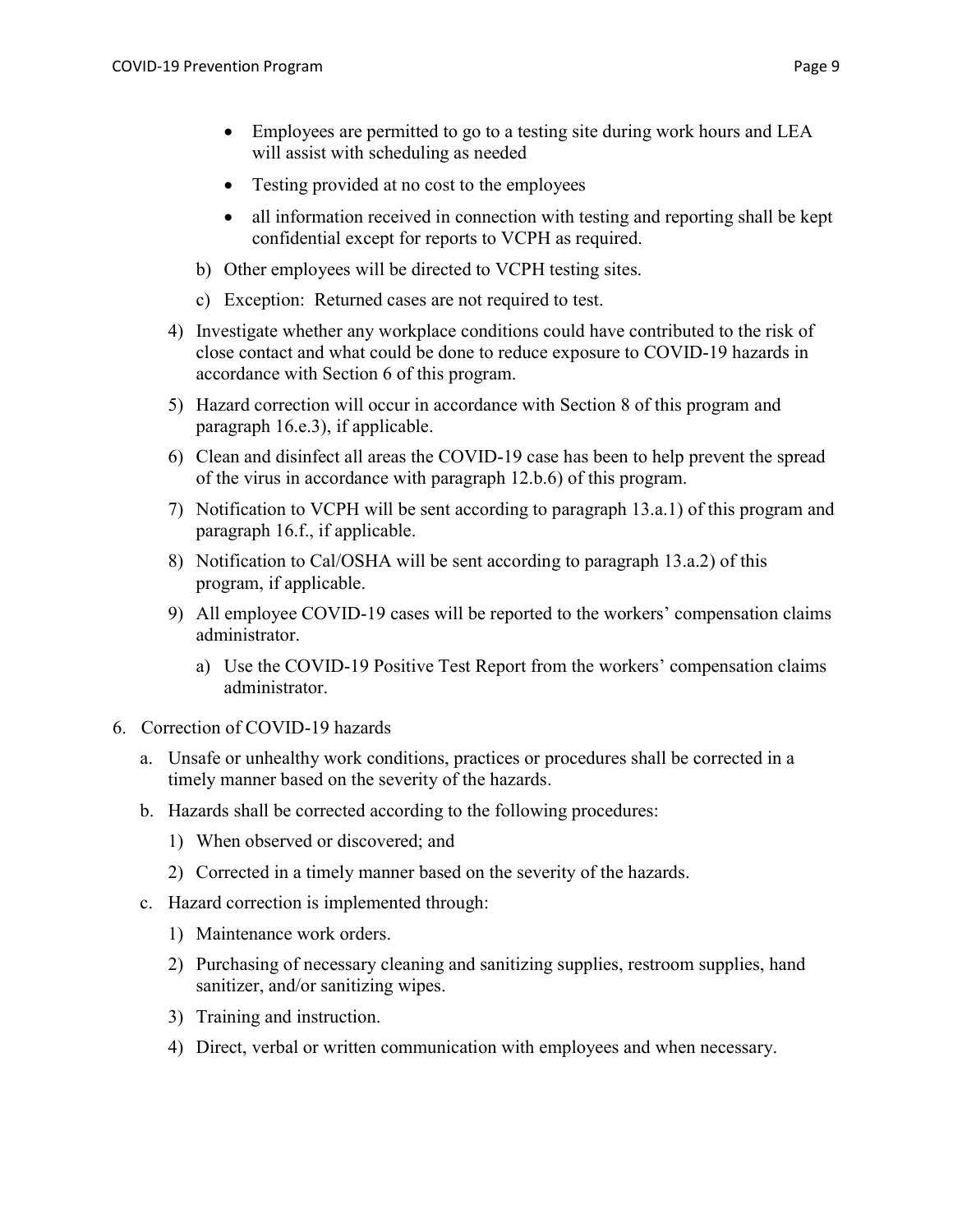- a. Training and instruction will include the following:
	- 1) OUHSD COVID-19 policies and procedures to protect employees from COVID-19 hazards
	- 2) Information regarding COVID-19-related benefits to which the employee may be entitled under applicable federal, state, or local laws.
		- a) This includes any benefits available:
			- FMLA/CFRA (Family Medical Leave Act/California Family Rights Act Leave)
			- Available Sick Leave/ Paid Time Off (PTO)
			- Negotiated leave provisions
			- Workers Compensation
	- 3) COVID-19 transmission:
		- a) COVID-19 is an infectious disease that can be spread through the air when an infectious person talks or vocalizes, sneezes, coughs, or exhales;
		- b) COVID-19 may be transmitted when a person touches a contaminated object and then touches their eyes, nose, or mouth, although that is less common;
		- c) an infectious person may have no symptoms.
	- 4) Methods of physical distancing of at least six feet and the importance of combining physical distancing with the wearing of face coverings.
	- 5) The right of employees to request a N 95 Filtering Face Mask for voluntary use, without fear of retaliation, and our policies for providing the N 95 Filtering Face Masks. Employees voluntarily using N 95 Filtering Face Masks will be trained as follows:
		- a) How to properly wear them,
		- b) How to perform a seal check according to the manufacturer's instructions each time a N 95 Filtering Face Mask is worn, and the fact that facial hair can interfere with a seal,
		- c) Provide a copy of Appendix D of California Code of Regulations, Title 8, Section 5144.
	- 6) The fact that particles containing the virus can travel more than six feet, especially indoors, so physical distancing must be combined with other controls, including face coverings and hand hygiene, and ventilation to be effective.
	- 7) The importance of frequent hand washing with soap and water for at least 20 seconds and using hand sanitizer when employees do not have immediate access to a sink or hand washing facility, and that hand sanitizer does not work if the hands are soiled.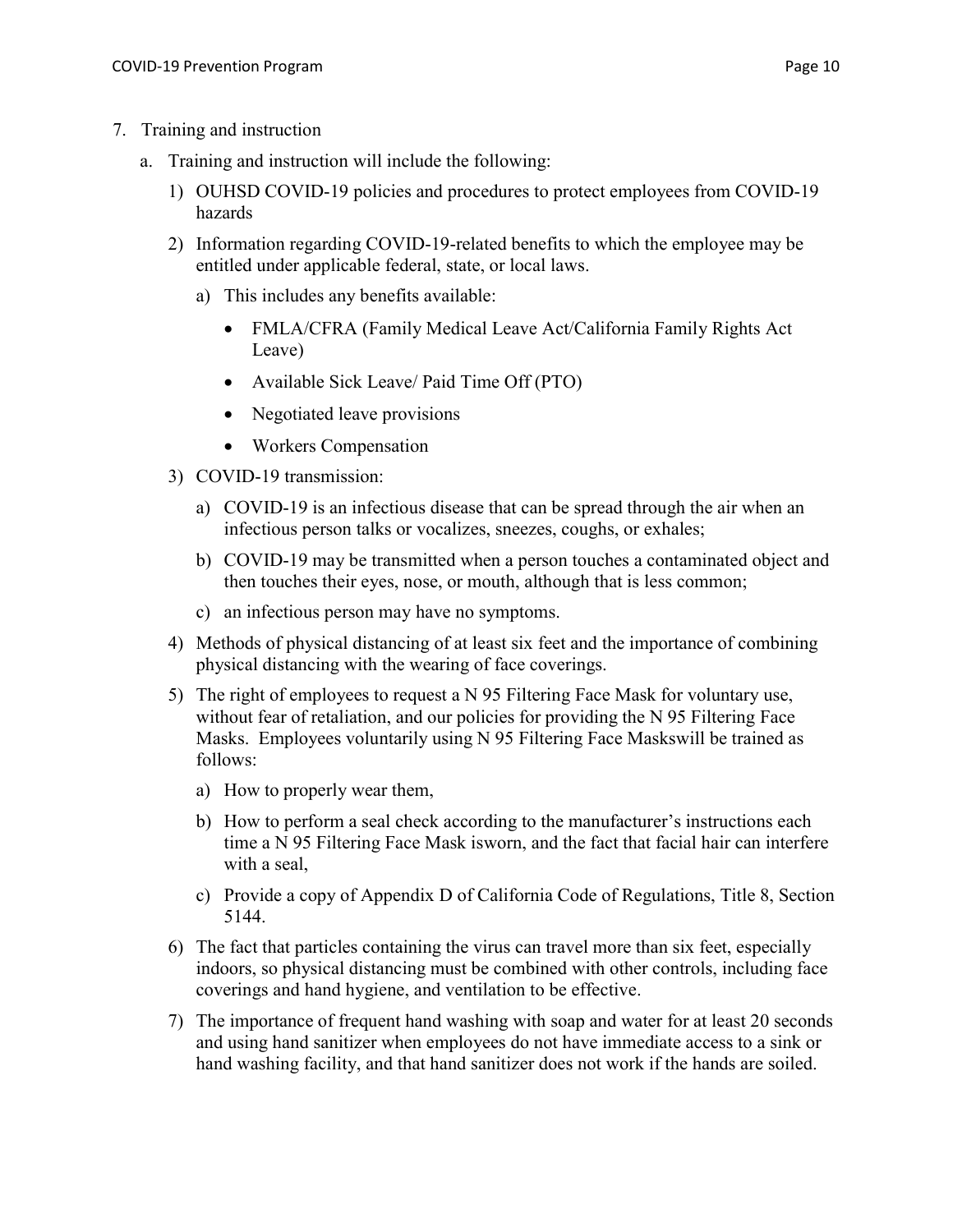- 8) Proper use of face coverings and the fact that face coverings are not respiratory protective equipment.
- 9) COVID-19 symptoms, and the importance of not coming to work and obtaining a COVID-19 test if the employee has COVID-19 symptoms.
- 8. Physical distancing
	- a. During an outbreak or major outbreak, all employees in the exposed group, and visitors to that worksite will be separated from other persons by at least six feet.
- 9. Face coverings
	- a. Face coverings are optional, but recommended, in indoor settings or in vehicles, except as noted below.
		- 1) Face coverings remain optional outdoors in all settings.
	- b. OUHSD will provide face coverings and ensure they are worn by all employees when required by applicable orders from CDPH.
	- c. Any employee may wear a face covering when not required by a law, regulation, or health order, unless it would create a safety hazard, such as interfering with the safe operation of equipment.
	- d. When required, Employees exempted from wearing face coverings due to a medical condition, mental health condition, or disability will wear an effective non-restrictive alternative, such as a face shield with a drape on the bottom, if their condition or disability permits it.
	- e. Any employee required to, but not wearing a face covering, face shield with a drape or other effective alternative, or respiratory protection, for any reason including exemptions, shall be at least six feet apart from all other persons.
- 10. Other engineering controls, administrative controls, and personal protective equipment
	- a. Engineering Controls
		- 1) To the extent feasible, the quantity of outside air for buildings with mechanical or natural ventilation systems will be enhanced by:
			- a) The heating ventilation and air conditioning (HVAC) system is adjusted to allow maximum outside air.
			- b) The HVAC system air filters will be upgraded to the highest efficiency compatible with the system.
				- Maximum Efficiency Reporting Value (MERV) 13 or 14 are recommended when feasible.
			- c) Opening doors and windows when weather permits, and the outdoor Air Quality Index is less than 100.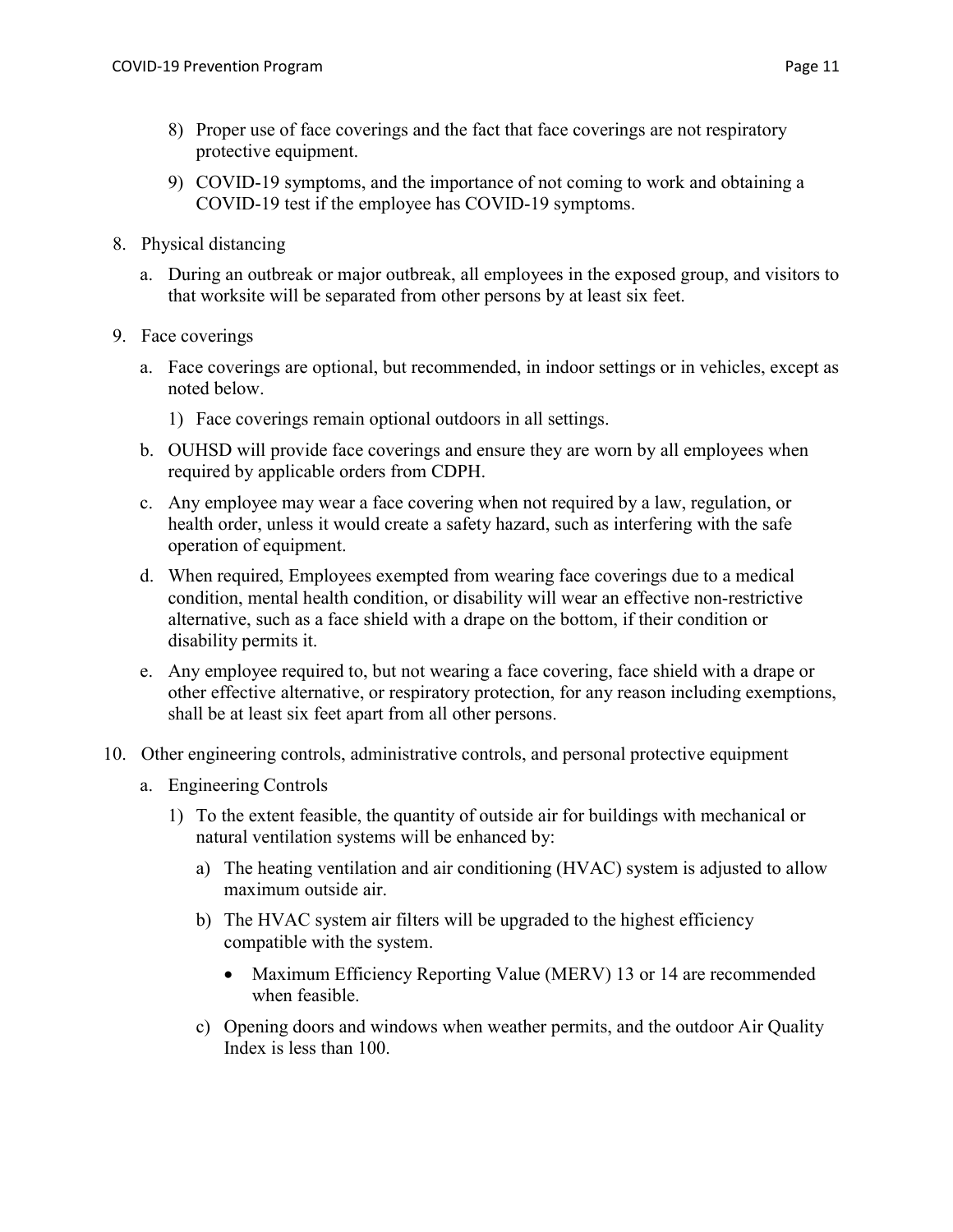- 2) During an outbreak or major outbreak, portable air cleaners equipped with high efficiency particulate air (HEPA) filters will be installed in the worksite of an exposed group, if feasible.
	- Drivers will be provided cleaning or disinfectant wipes and disposable gloves to support cleaning of frequently touched surfaces.
	- Daily cleaning and disinfecting as specified should be added to the agreement with contracted transportation providers.
	- b) Cleaning and Disinfecting after a COVID-19 case
	- c) Shared tools and equipment
		- Where there must be sharing, such as photo copiers, the items will be cleaned between uses by each person after use.
		- Sharing of vehicles will be minimized to the extent feasible, and high-touch points (for example, steering wheel, door handles, seatbelt buckles, armrests, shifter, etc.) will be cleaned between users.
- 3) Healthy Hygiene Practices
	- a) An adequate number of restrooms with sinks and soap will be provided per the California Plumbing Code.
		- Areas without soap and water will be provided with hand sanitizer.
	- b) Employees and students are encouraged to wash their hands frequently throughout the day, including:
		- Before and after eating,
		- After coughing or sneezing,
		- Before and after using the restroom,
		- Before and after classes where they handle shared items such as art or career technology.
	- c) Employees and students are encouraged to wash their hands for 20 seconds with soap, rubbing thoroughly after application.
		- Note: frequent handwashing is more effective than the use of hand sanitizers.
		- Soap products marketed as "antimicrobial" are not necessary or recommended.
	- d) Employees and students are encouraged to use fragrance-free hand sanitizer when handwashing is not practicable.
		- Sanitizer must be rubbed into hands until completely dry.
		- Sanitizer containing methanol (methyl alcohol) is prohibited.
	- e) Employees and students are encouraged to avoid contact with one's eyes, nose, and mouth.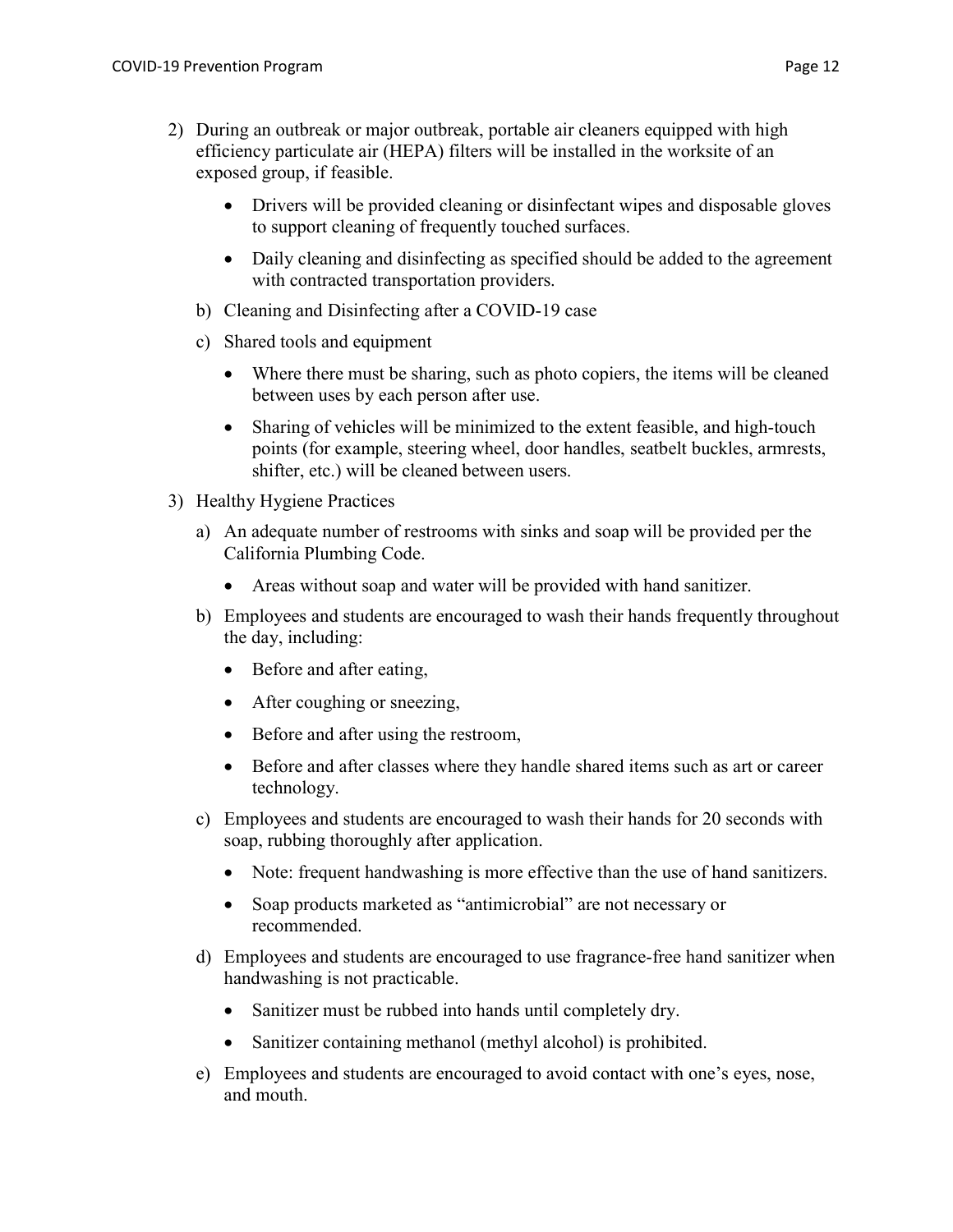- f) Employees and students are encouraged to use tissue to wipe their nose and to cough/sneeze inside a tissue or their elbow.
- g) Any employees exhibiting symptoms should immediately be required to wear a face covering and should go home or to a healthcare facility, as soon as practicable.
- h) Any students exhibiting symptoms should immediately be required to wear a face covering and be required to wait in an isolation area until they can be transported home or to a healthcare facility, as soon as practicable.
- b. Personal Protective Equipment
	- 1) Personal protective equipment will not be shared.
	- 2) Protective gloves:
		- a) Nurses, health technicians, and/or office staff attending ill or injured students or assisting with medical needs of special education students.
		- b) Custodians and other employees who use cleaning and sanitizing products, other than surface wipes.
		- c) Special education teachers and paraeducators who assist students with personal needs or assisting with medical needs of special education students.
	- 3) Goggles or safety glasses
		- a) Nurses, health technicians, and/or office staff attending ill or injured students or assisting with medical needs of special education students.
		- b) Custodians and other employees who use cleaning and sanitizing products, other than surface wipes.
		- c) Special education teachers and paraeducators who assist students with personal needs or assisting with medical needs of special education students.
	- 4) Face shields
		- a) To enhance the effectiveness of goggles, safety glasses, or face coverings.
		- b) Staff who are hearing-impaired or communicating with a hearing-impaired person.
		- c) Employees who cannot wear face coverings due to a medical or mental health condition or disability.
			- The face shield must have a drape on the bottom.
	- 5) Respiratory protection
		- a) N 95 filtering face masks will be available for voluntary use to all employees and who are working indoors or in vehicles with more than one person.
			- Provide training as indicated in Section 9 of this program.
			- Provide a copy of Appendix D of California Code of Regulations, Title 8, Section 5144.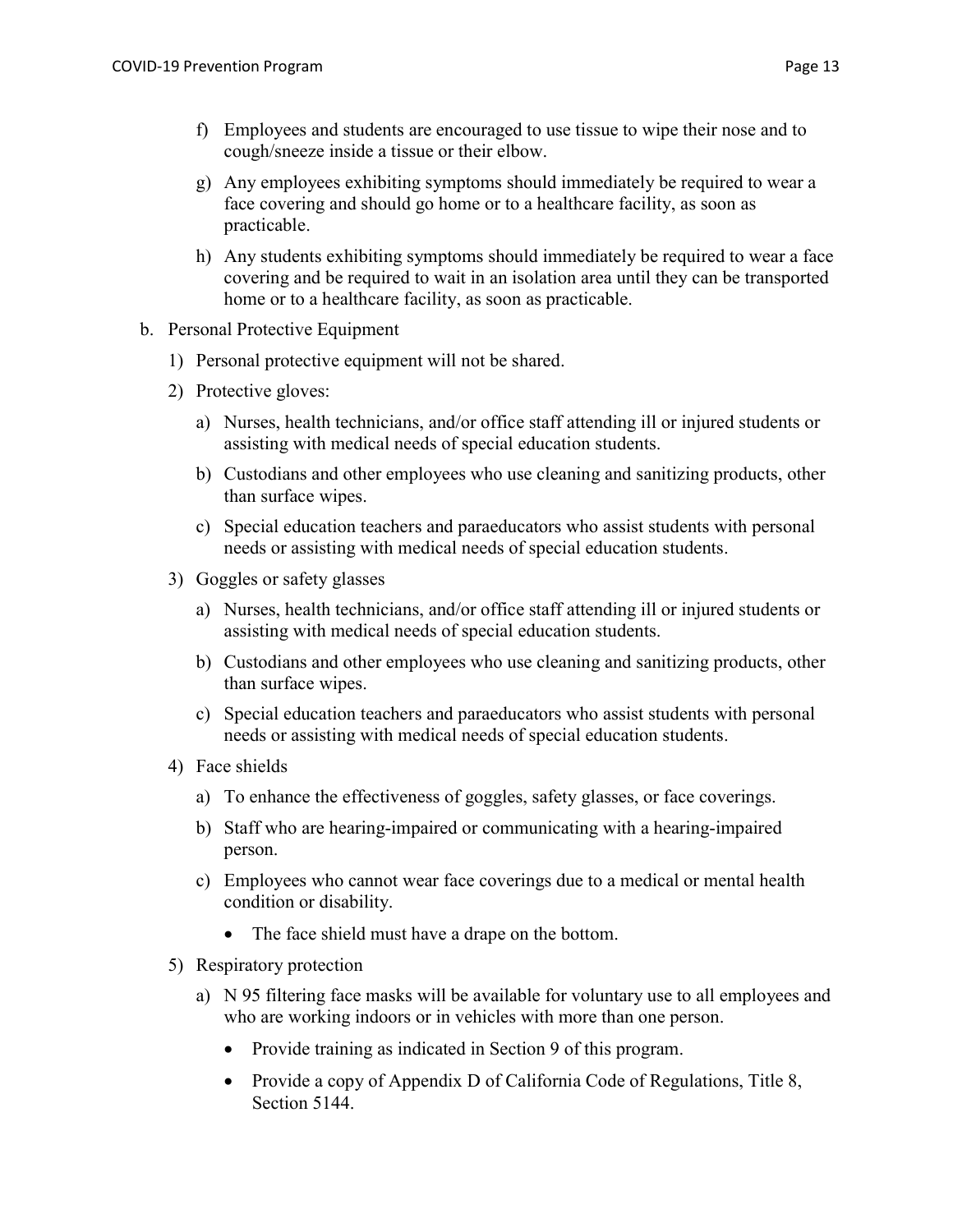- b) As supply allows, N 95 filtering face masks will be available for voluntary use to Nurses, health technicians, and/or office staff attending ill or injured students.
- c) Respiratory protection will be provided according to the OUHSD written respiratory protection program in the following situations:
	- The physical distancing requirements are not feasible with special education students who cannot wear face coverings due to a medical or mental health condition or disability.
	- During procedures for special education students that may aerosolize potentially infectious material such as saliva or respiratory tract fluids.
		- o Nebulizer treatment
		- o Working with a student with a tracheotomy
- c. Vaccination
	- 1) Employees are strongly encouraged, but not required, to get vaccinated or boosted.
	- 2) State Public Health Officer Order of August 11, 2021, requires verification of vaccination status among eligible K-12 school workers, and establishes diagnostic screening testing of unvaccinated workers to minimize the risk that they will transmit while on K-12 school campuses.
	- 3) The following modes may be used as proof of vaccination:
		- a) COVID-19 Vaccination Record Card (issued by the Department of Health and Human Services Centers for Disease Control & Prevention or WHO Yellow Card) which includes name of person vaccinated, type of vaccine provided and date last dose administered); OR
		- b) a photo of a Vaccination Record Card as a separate document; OR
		- c) a photo of the client's Vaccination Record Card stored on a telephone or electronic device; OR
		- d) documentation of COVID-19 vaccination from a health care provider; OR
		- e) digital record that includes a QR code that when scanned by a SMART Health Card reader displays to the reader client name, date of birth, vaccine dates and vaccine type; OR
		- f) documentation of vaccination from other contracted employers who follow the vaccination records guidelines and standards in the CDPH Guidance for Vaccine Records.
	- 4) Asymptomatic unvaccinated or incompletely vaccinated workers are required to undergo weekly diagnostic screening testing.
		- a) PCR testing or antigen testing
	- 5) For purposes of this Vaccination paragraph 12.d., "Worker" refers to all paid and unpaid adults serving in the school settings described in Section I. Workers include, but are not limited to, certificated and classified staff, analogous staff working in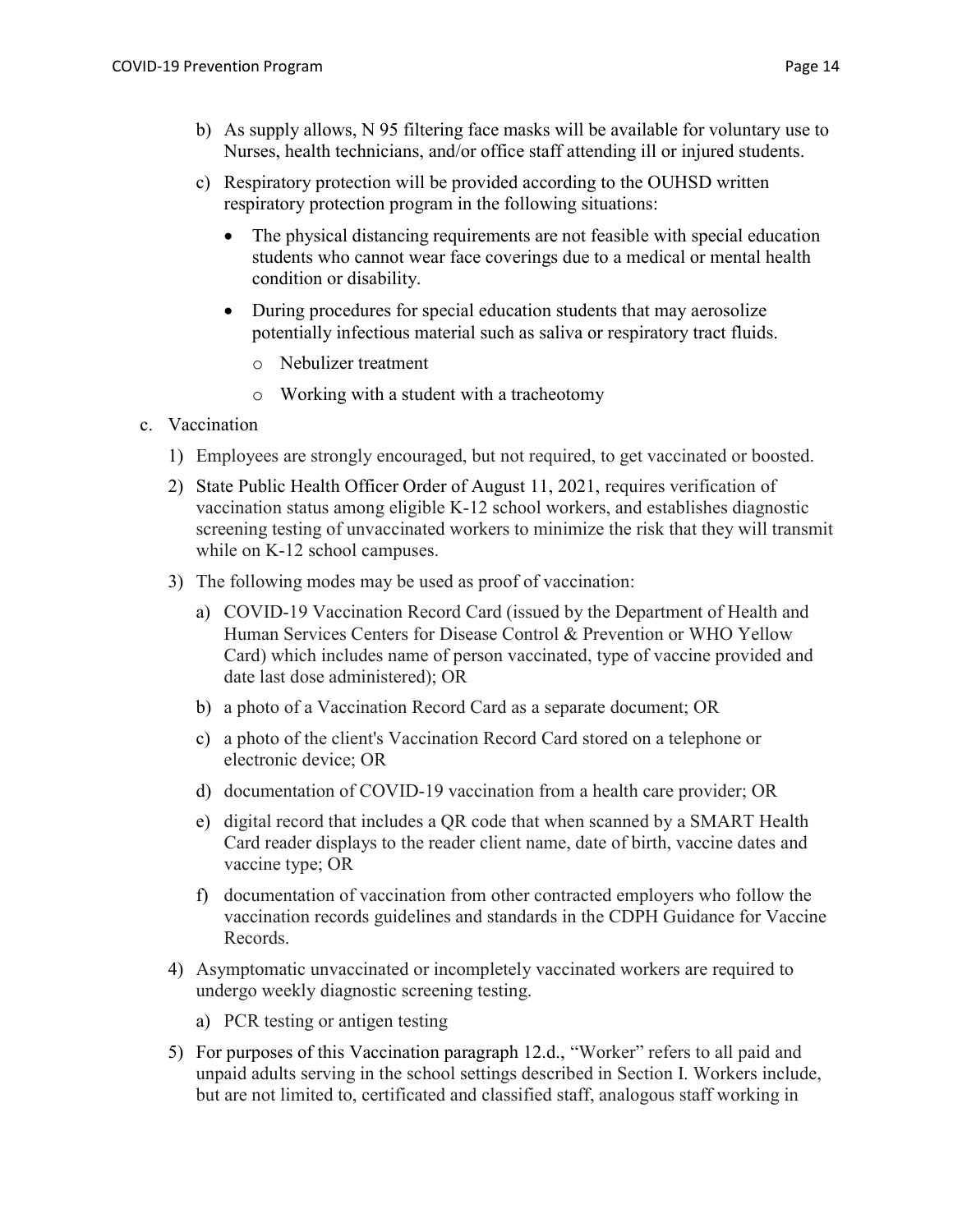private school settings, and volunteers who are on-site at a school campus supporting school functions.

- d. Testing of Symptomatic Employees
	- 1) COVID-19 testing will be available at no cost and during employees' paid time to employees who had close contact with a COVID-19 case, even if the affected employee is asymptomatic.
- 11. Reporting, recordkeeping, and access
	- a. Reporting
		- 1) Report information about COVID-19 cases at our offices and schools to the VCPH whenever required by health order, and provide any related information requested by the VCPH.
			- a) Ventura County K-12 School Student and Staff COVID-19 individual cases are reported to Qualtrics:
				- https://venturacoph.sjc1.qualtrics.com/jfe/form/SV\_3g95GoT8W7ltyHs
			- b) School Portal for Outbreak Tracking (SPOT)
				- https://cdph.force.com/SPOT/s/login/?ec=302&startURL=%2FSPOT%2Fs%2 F
		- 2) Report immediately, but not more than eight hours, to Cal/OSHA any COVID-19 related serious illnesses or death, as defined, of an employee occurring in our offices and schools or in connection with any employment.
			- a) "Serious illness" means any illness occurring in a place of employment or in connection with any employment that requires inpatient hospitalization for other than medical observation or diagnostic testing.
			- b) Exception: This program does not apply to employees while working from home.
	- b. Recordkeeping
		- 1) Maintain records of the steps taken to implement our written COVID-19 Prevention Program including the following:
			- a) A log of written notifications to employees, authorized employee representatives, and VCPH.
				- Sample letters will also be maintained.
			- b) Use the "VCPH Initial Screening Form" to keep a record of and track all COVID-19 cases.
			- c) Identification of COVID-19 Hazards form
			- d) COVID-19 Inspections form
			- e) Documentation that hazards are corrected,
			- f) Employee training and instruction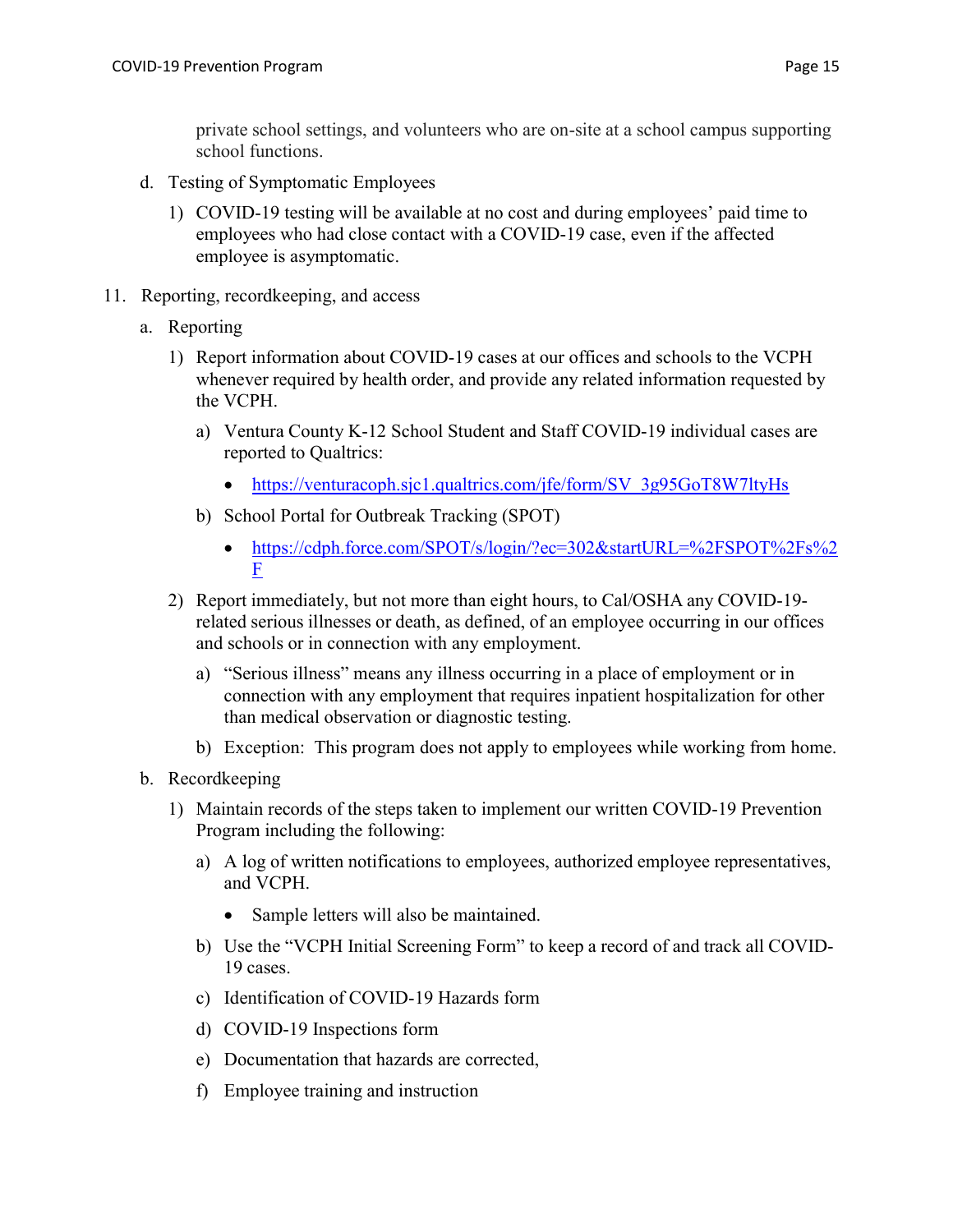- c. Access/Posting on LEA Website
	- 1) This written COVID-19 Prevention Program will be posted on the OUHSD website.
	- 2) Make this written COVID-19 Prevention Program available at the offices and schools to employees, authorized employee representatives, and to representatives of Cal/OSHA immediately upon request.
	- 3) The information will be made available to employees, authorized employee representatives, or as otherwise required by law, with personal identifying information removed.
- 12. Exclusion of COVID-19 cases and employees who had close contact
	- a. Where there is a COVID-19 case at OUHSD, transmission will be limited by:
		- 1) Ensure that COVID-19 cases are excluded from the workplace or classroom until the return-to-work criteria, as outlined in section 15, are met;
			- a) Employees who test positive for COVID-19 must be excluded from the workplace for at least 5 days after start of symptoms or after the date of first positive test if no symptoms.
				- Regardless of vaccination status, previous infection, or lack of symptoms.
			- b) Employees must wear face coverings as described in section 11, or for a total of 10 days after start of symptoms, especially in indoor settings.
		- 2) Ensuring all staff and students with COVID-19 symptoms:
			- a) Self-isolate and test as soon as possible to determine infection status,
				- Regardless of vaccination status, previous infection, or lack of symptoms
			- b) Remain in isolation while waiting for testing results,
			- c) If test result is positive, follow recommended actions in subparagraph 1) above.
		- 3) Procedures for employees who are exposed to someone with COVID-19:
			- a) Applies to all employees regardless of vaccination status.
			- b) Test within 3-5 days after last exposure
				- If test result is positive, follow recommended actions in subparagraph a.1) above.
			- c) Employees must wear face coverings as described in section 11, or for a total of 10 days after start of symptoms, especially in indoor settings.
			- d) If symptoms develop, follow recommended actions in subparagraph a.2) above.
		- 4) Providing employees at the time of exclusion with information on available benefits, as described in section 5 of this program.
		- 5) Continue and maintain an employee's earnings, seniority, and all other employee rights and benefits whenever it is demonstrated that the close contact is work related;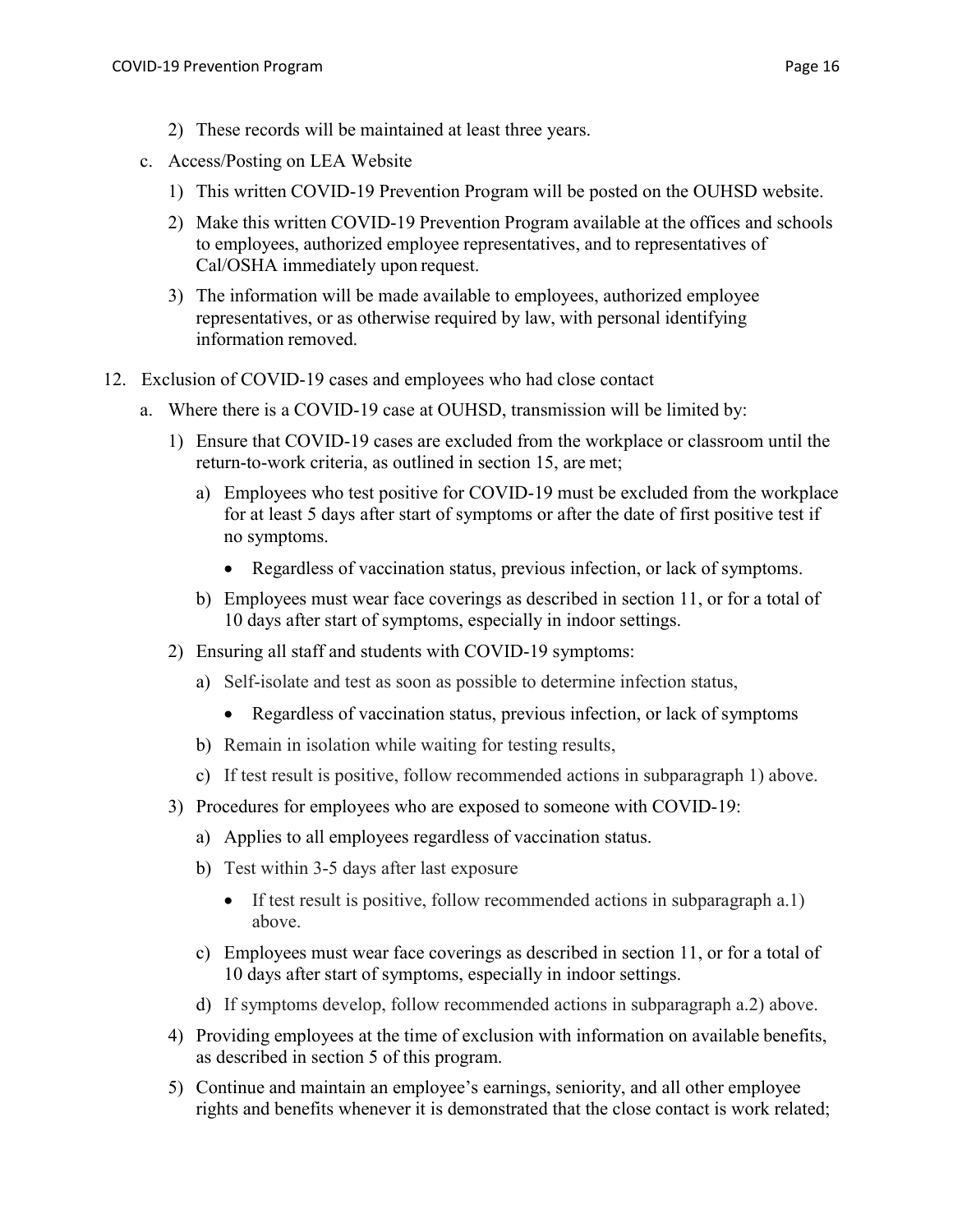- 6) Employees are entitled to up to 80 hours of 2022 COVID-19 related paid sick leave from January 1, 2022, through September 30, 2022, with up to 40 of those hours available only when an employee or family member tests positive for COVID-19.
	- a) Any available LEA-provided sick leave may be used.
		- Eligible half-pay may be used if the employee has no available regular sick leave, but the employee must receive full wages.
- 13. Return to work criteria
	- a. Employees with COVID-19 symptoms
		- 1) Isolate and test as soon as possible to determine infection status.
			- a) For symptomatic persons who have tested positive within the previous 90 days, using an antigen test is preferred.
		- 2) Remain in isolation while waiting for testing results
			- a) If not tested, they should continue isolating for 10 days after the day of symptom onset.
		- 3) If testing negative with an antigen test, it is recommended (not required) to continuing self-isolation and retesting in 1-2 days particularly if tested during the first 1-2 days of symptoms
		- 4) Continue to self-isolate if test result is positive, follow recommended actions below in paragraph b.
	- b. Employees who test positive for COVID-19:
		- 1) Isolation can end and employees may return to the workplace after day 5 if symptoms are not present or are resolving, AND a diagnostic specimen collected on day 5 or later tests negative.
		- 2) If an employee is unable or chooses not to test and their symptoms are not present or are resolving, isolation can end and the employee may return to the workplace after day 10.
		- 3) If an employee has a fever, isolation must continue, and the employee may not return to work until the fever resolves, without the use of fever-reducing medications.
		- 4) If an employee's symptoms other than fever are not resolving, they may not return to work until their symptoms are resolving or until after day 10 from the positive test.
		- 5) Employees must wear face coverings as described in section 11, or for a total of 10 days after the positive test, whichever is longer, especially in indoor settings.
	- c. Employees with close contact:
		- 1) Regardless of vaccination status.
		- 2) May remain at work (no quarantine).
		- 3) Must test on day 5 after last exposure.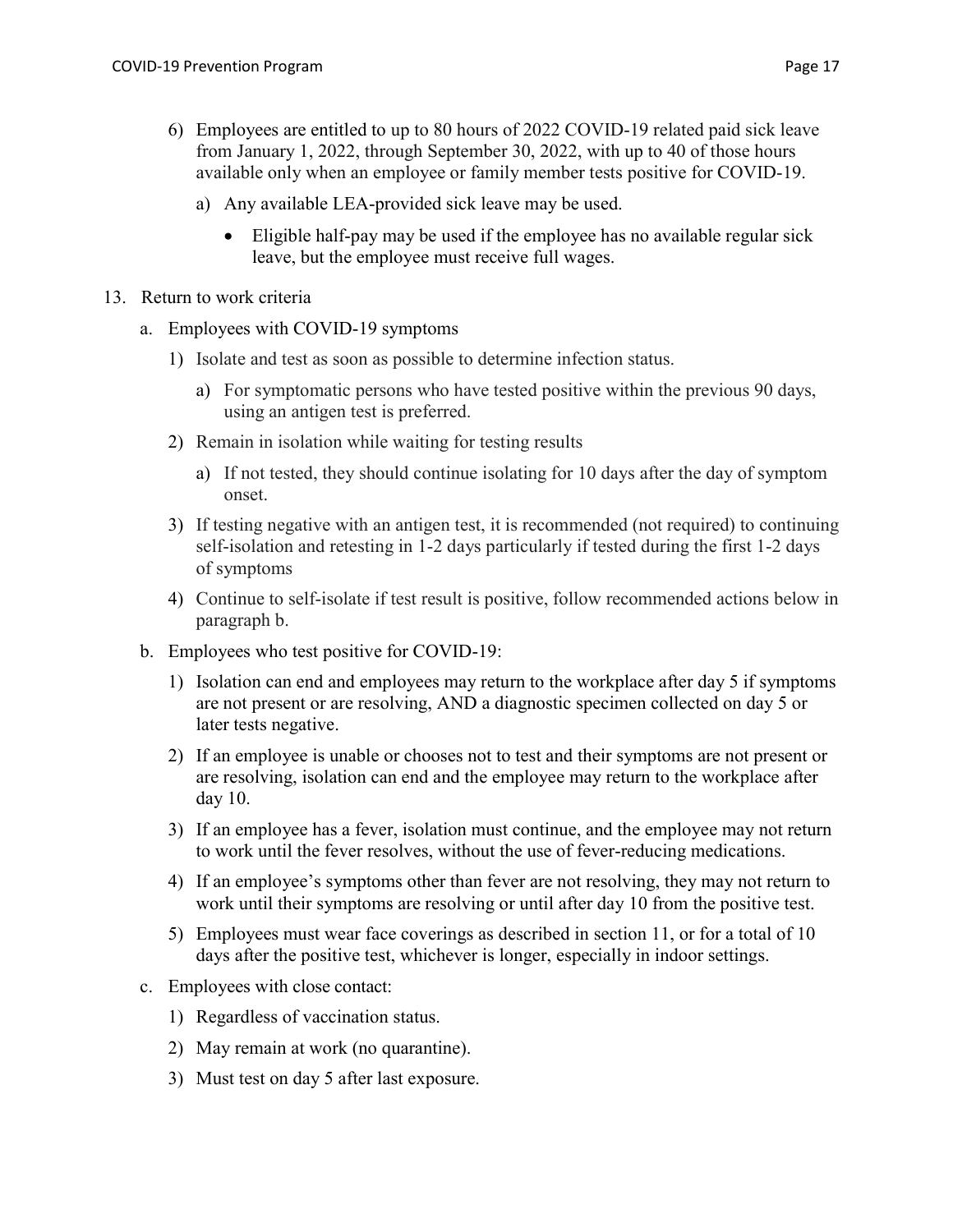- 4) [optional] Employees must wear face coverings as described in section 11, or for a total of 10 days after the close contact, whichever is longer, especially in indoor settings.
- 5) Employees must maintain six (6) feet of distance from others at the workplace for 10 days following the last date of close contact, as described in section 10.
- 6) If an employee tests positive for COVID-19, they must follow the isolation requirements above in paragraph b.
- 7) If an exposed employee develops symptoms, they must follow the isolation requirements above in paragraph a.
- d. Exemptions for employees with close contact:
	- 1) Returned cases do not need to be tested, quarantined, or excluded from work unless symptoms develop.
- e. If an order to isolate or quarantine an employee is issued by a local or state health official, the employee will not return to work until the period of isolation or quarantine is completed or the order is lifted.
	- 1) If no period was specified, then the period will be 10 days from the time the order to isolate was effective, or 10 days from the time the order to quarantine was effective.
- 14. Multiple COVID-19 Infections and COVID-19 Outbreaks
	- a. This section applies to a workplace covered by this program when there are three or more COVID-19 cases in an exposed workplace within a 14-day period.
		- 1) This section will stay in effect until there are no new COVID-19 cases detected in our workplace for a 14-day period.
	- b. COVID-19 testing
		- 1) LEA will provide COVID-19 testing to all employees at the exposed workplace except for those employees not at work during the outbreak or the relevant 14 days.
			- a) COVID-19 testing will be provided at no cost to employees during employees' working hours.
		- 2) Exemption: for returned cases who did not develop symptoms after returning to work pursuant to Section 15, no testing is required.
		- 3) COVID-19 testing consists of the following:
			- a) Employees in an exposed workplace will be immediately tested, regardless of vaccination status, and then tested again one week later. Negative COVID-19 test results of employees with close contact will not impact the duration of any quarantine period required by, or orders issued by, the VCPH.
			- b) After the first two COVID-19 tests, COVID-19 testing will continue for employees who remain at the workplace at least once per week, or more frequently if recommended by the VCPH, until there are no new COVID-19 cases detected in the workplace for a 14-day period.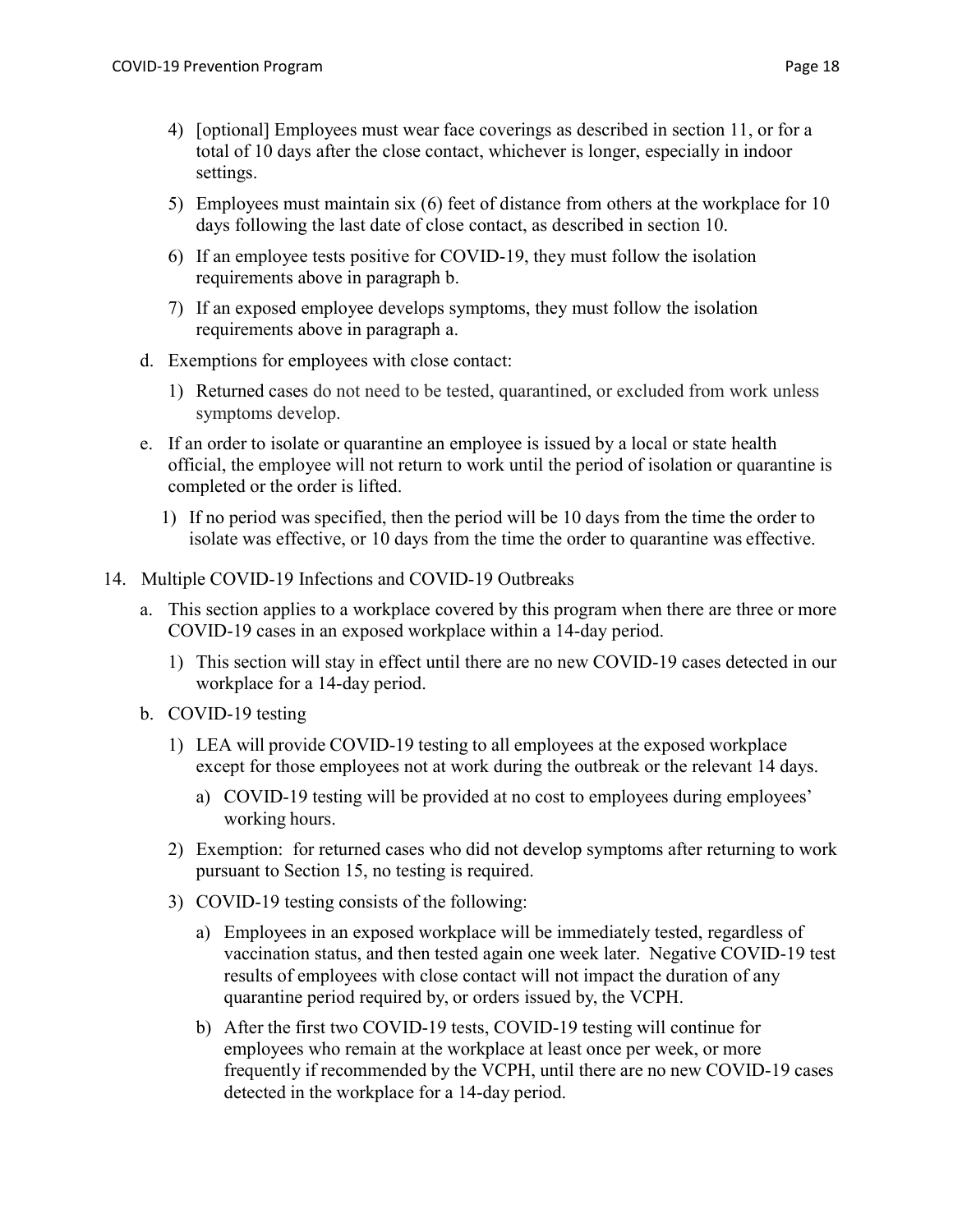- c) Employees who had close contacts shall have a negative COVID-19 test taken within three and five days after the close contact or shall be excluded and follow the return to work requirements of Section 15 starting from the date of the last known close contact.
- d) We will provide additional testing when deemed necessary by Cal/OSHA
- c. Exclusion of COVID-19 cases
	- 1) LEA will ensure COVID-19 cases and employees who had close contact are excluded from the workplace in accordance with Sections 14 and 15 of this program.
		- a) Or as ordered by the local health officer if applicable
- d. Additional measures
	- 1) N 95 filtering face masks will be available for voluntary use to all employees in the exposed group as described in paragraph 12.c.5).
	- 2) During an outbreak or major outbreak, all employees in the exposed group, and visitors to that worksite will be separated from other persons by at least six feet, as described in section 10.
	- 3) During an outbreak or major outbreak, all employees in the exposed group, and visitors to that worksite will be required to wear face coverings or as described in section 11, whichever is longer, especially in indoor settings.
	- 4) During an outbreak or major outbreak, portable air cleaners equipped with high efficiency particulate air (HEPA) filters will be installed in the worksite of an exposed group, if feasible.
- e. Investigation of workplace COVID-19 illness
	- 1) An investigation will commence immediately to determine possible workplacerelated factors that contributed to the COVID-19 outbreak in accordance with Section 7 of this program.
- f. COVID-19 investigation, review and hazard correction
	- 1) Investigation and review
		- a) In addition to Section 6 of this program, we will immediately perform a review of potentially relevant COVID-19 policies, procedures, and controls and implement changes as needed to prevent further spread of COVID-19. The investigation and review will be documented and include:
			- Evaluations will be repeated if a COVID-19 outbreak or major COVID-19 outbreak occur.
			- Investigation of new or unabated COVID-19 hazards;
			- Leave policies and practices and whether employees are discouraged from remaining home when sick;
			- COVID-19 testing policies;
			- Air supply, outside and filtered;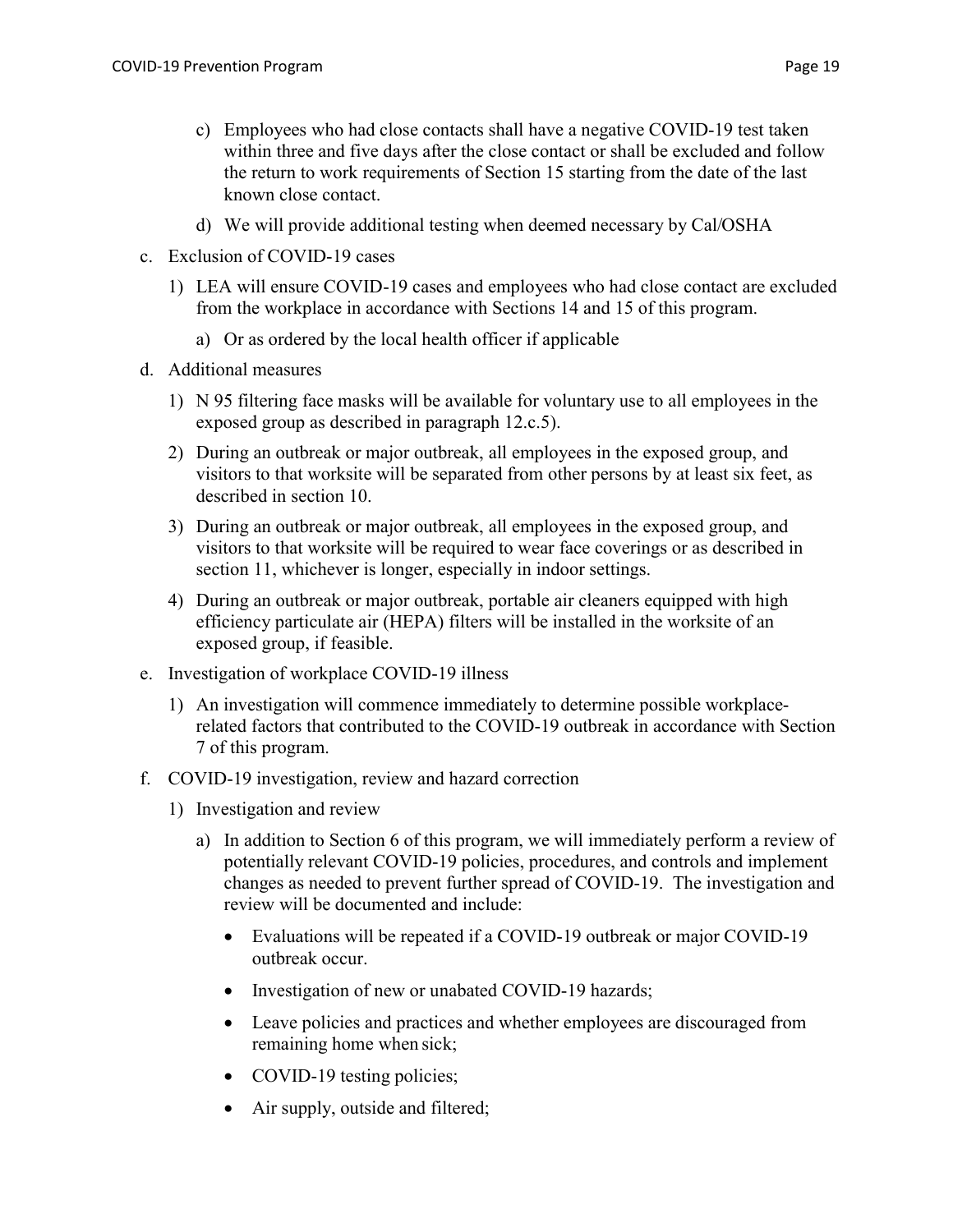- 2) Review Updates
	- a) Every thirty days that the outbreak continues.
	- b) In response to new information or to new or previously unrecognized COVID-19 hazards.
	- c) When otherwise necessary.
- 3) Hazard Correction
	- a) Implementing changes to reduce the transmission of COVID-19 based on the investigation and review.
	- b) In addition to corrections outlined in Section 8, we will consider:
		- Moving indoor tasks outdoors or having them performed remotely.
		- Increasing outdoor air supply when work is done indoors.
		- Improving air filtration.
		- Increasing physical distancing as much as possible.
		- N 95 Filtering Face Masks, as described in paragraph 12.c.(5).
- 15. Major COVID-19 Outbreaks
	- a. This section applies to any place of employment covered by this program when there are 20 or more COVID-19 cases in an exposed workplace within a 30-day period.
		- 1) This section will stay in effect until there are no new COVID-19 cases detected in the workplace for a 14-day period.
	- b. COVID-19 testing
		- 1) COVID-19 testing will be provided twice a week, regardless of vaccination status, or more frequently if recommended by VCPH, to all employees present at the exposed workplace during the relevant 30-day period(s) and who remain at the workplace.
		- 2) Employees in the exposed group shall be tested or shall be excluded and follow the return to work requirements of Section 15 starting from the date that the outbreak begins.
		- 3) COVID-19 testing will be provided at no cost to employees during employees' working hours
	- c. Investigation of workplace COVID-19 illnesses
		- 1) An investigation will commence immediately to determine possible workplacerelated factors that contributed to the COVID-19 outbreak in accordance with Section 7 and paragraph 16.e. of this program.
	- d. COVID-19 hazard correction
		- 1) Hazard correction will occur in accordance with Section 8 and paragraph 16.e.3) of this program.